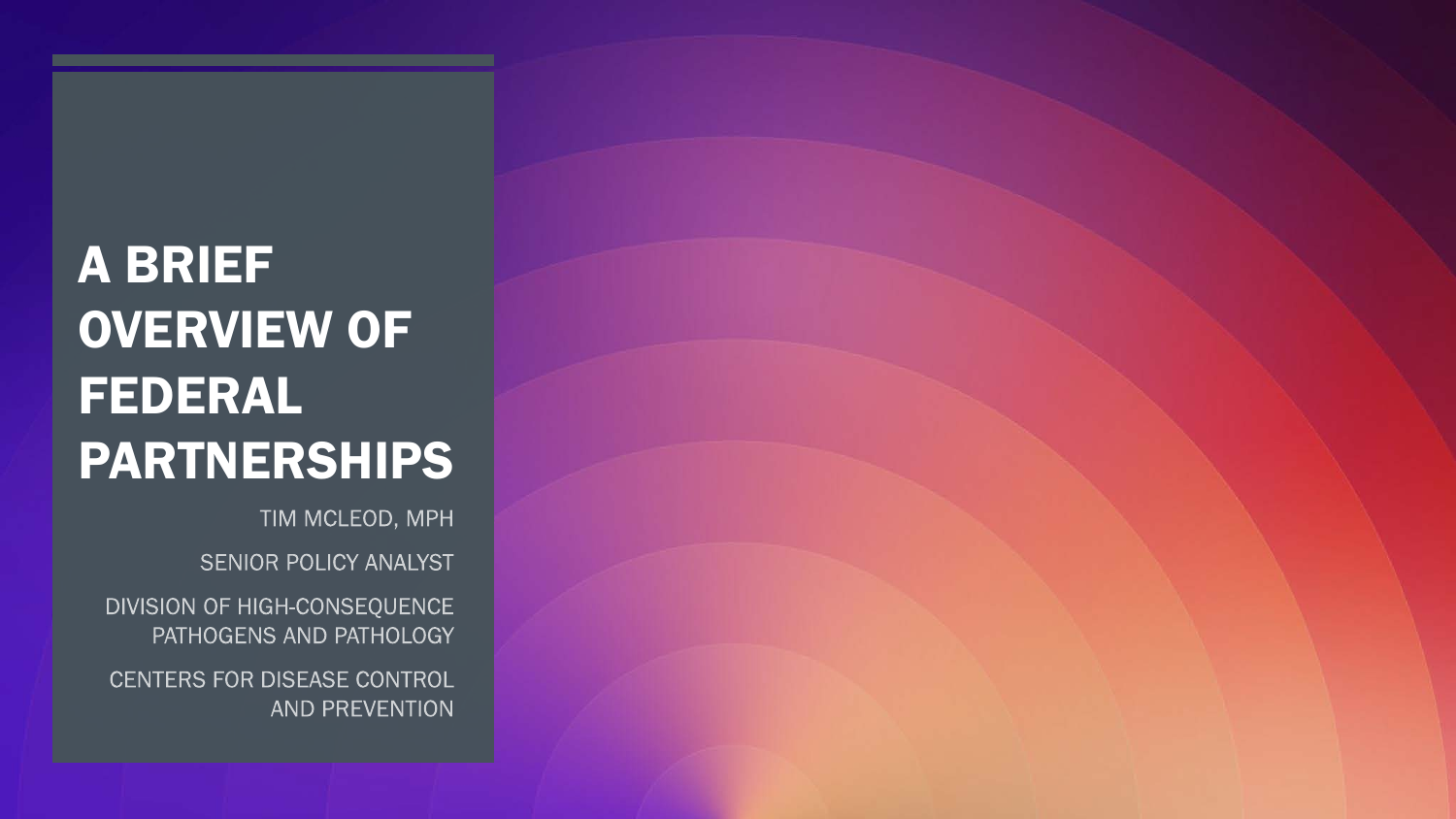### PARTNERSHIPS: WHAT IS OUR SHARED MISSION?

- **Partnerships with outside organizations help federal agencies do more with less by building on the** capabilities of others, leveraging collective action, and innovating new ways to understand and solve problems.
- **Benefit community organizations by opening access to different populations or professional** groups, access to technical expertise and funding, and by adding community perspective to public health tools and resources.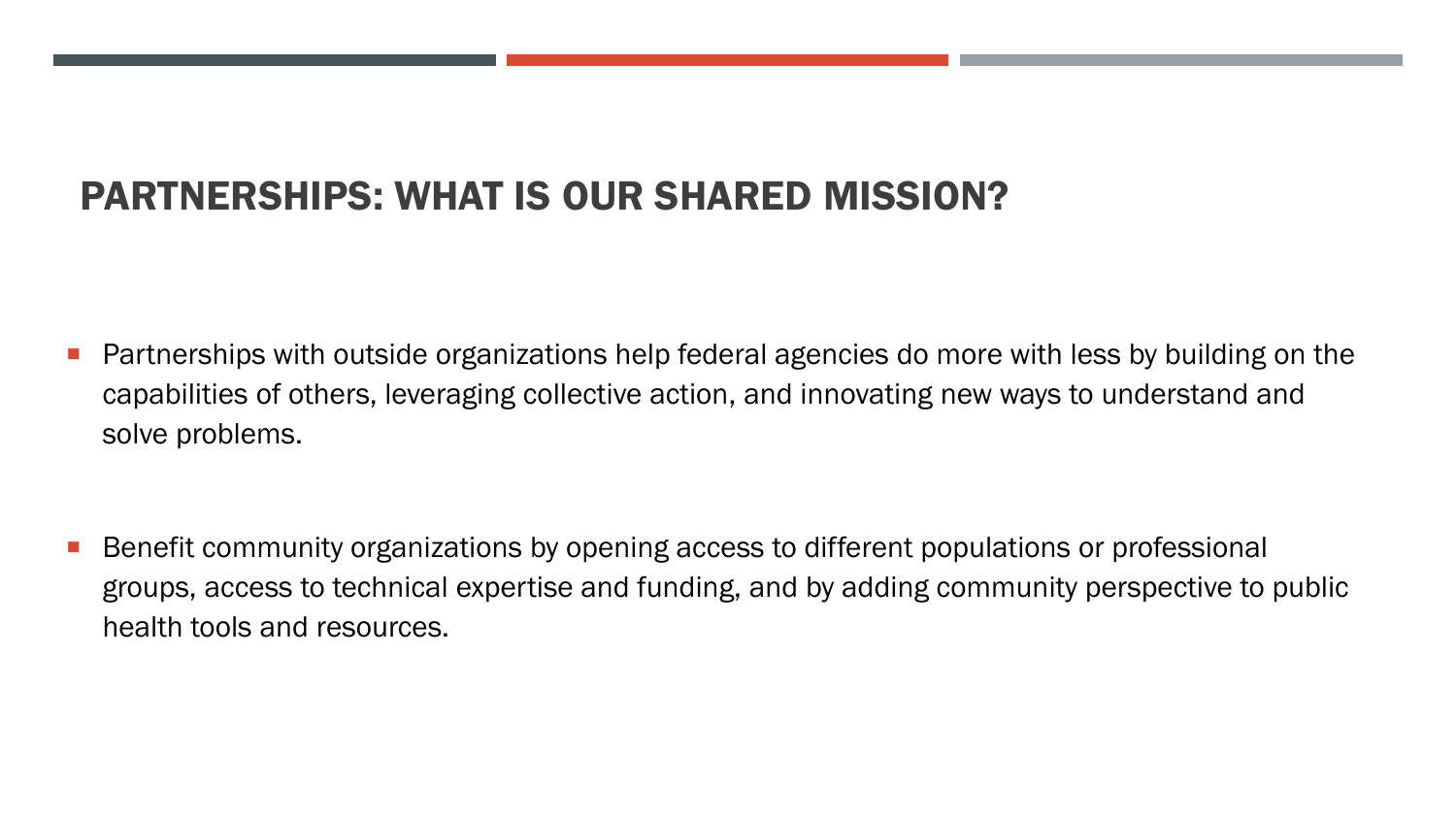# EXAMPLES OF FEDERAL COLLABORATIVE ACTION

- Technical assistance: commonly defined as the transfer of knowledge, expertise, and skills to people, organizations, and communities.
- Technology transfer: Co-development and/or evaluation of commercial products such as vaccines, prevention tools, diagnostic tests, computer software, or media tools.
- Public education: Examples include mass media campaigns, production and dissemination of educational materials, and direct client or patient intervention programs.
- Professional education: conference co-sponsorship and publication of proceedings, continuing education events, recommendations, or other materials
- Applied research or evaluation: development or assessment of non-pharma interventions, investigations of etiology, evaluation of health protection and promotion activities, engineering control measures, and dissemination of results.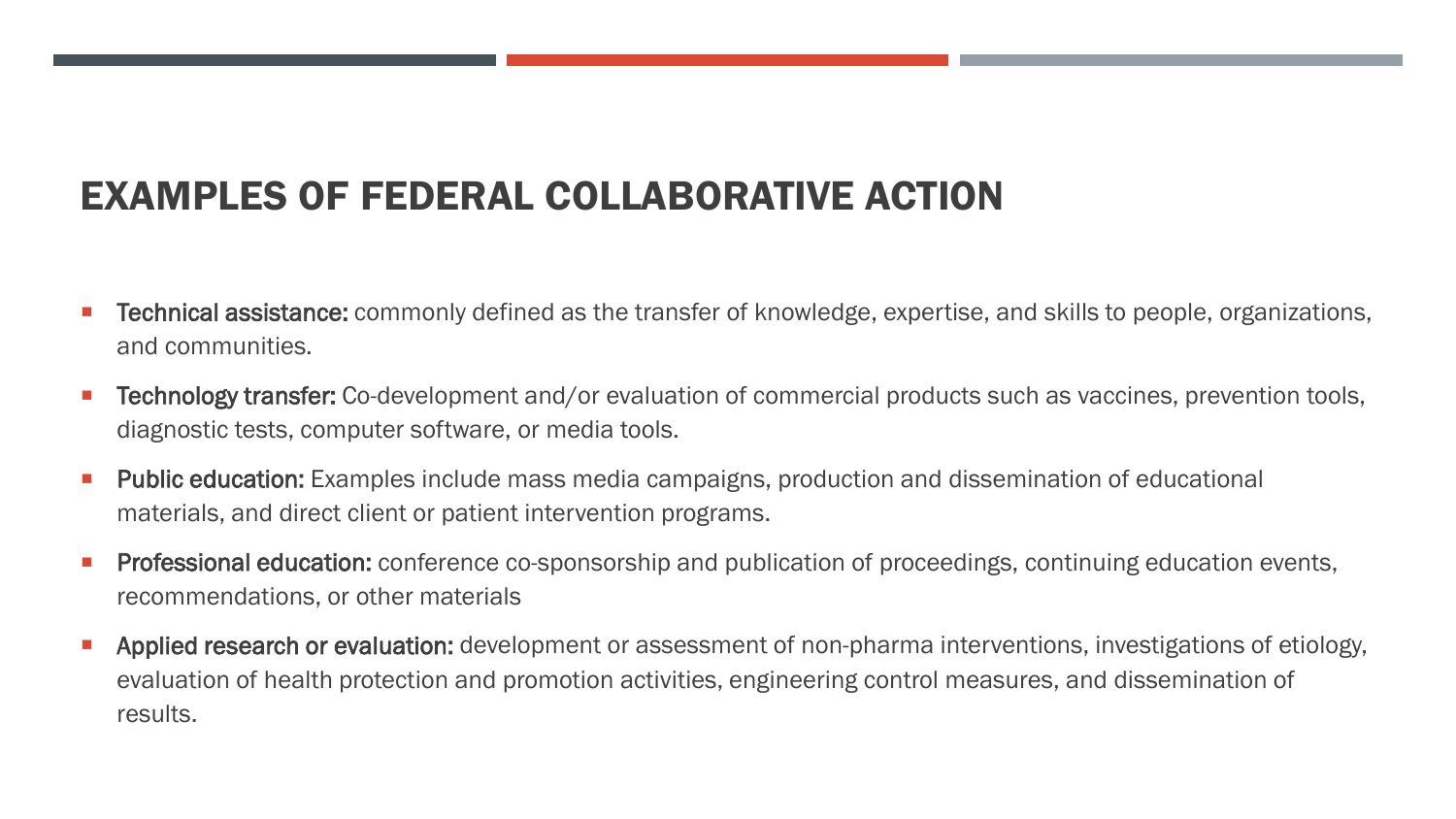### FEDERAL ENGAGEMENT MECHANISMS, PART 1

- **Memoranda of Understanding (MOUs):** Document that formalizes a partnership by describing in very broad terms, the mutual understandings, concepts, goals, intent, and plans shared by the parties to the agreement. Part of the value of these documents lies in the process of creating them with partners. Are not legally binding agreements and must not involve payment or the transfer of funding.
- Data Use Agreements (DUAs): DUAs are legally binding documents which describe confidentiality requirements of the relevant legal authorities of each party, necessary security safeguards, and organization data use policies/procedures. DUAs serve as methods to inform partners of data use requirements, confirm their agreement to abide by requirements, and as a control mechanism to track how data are used.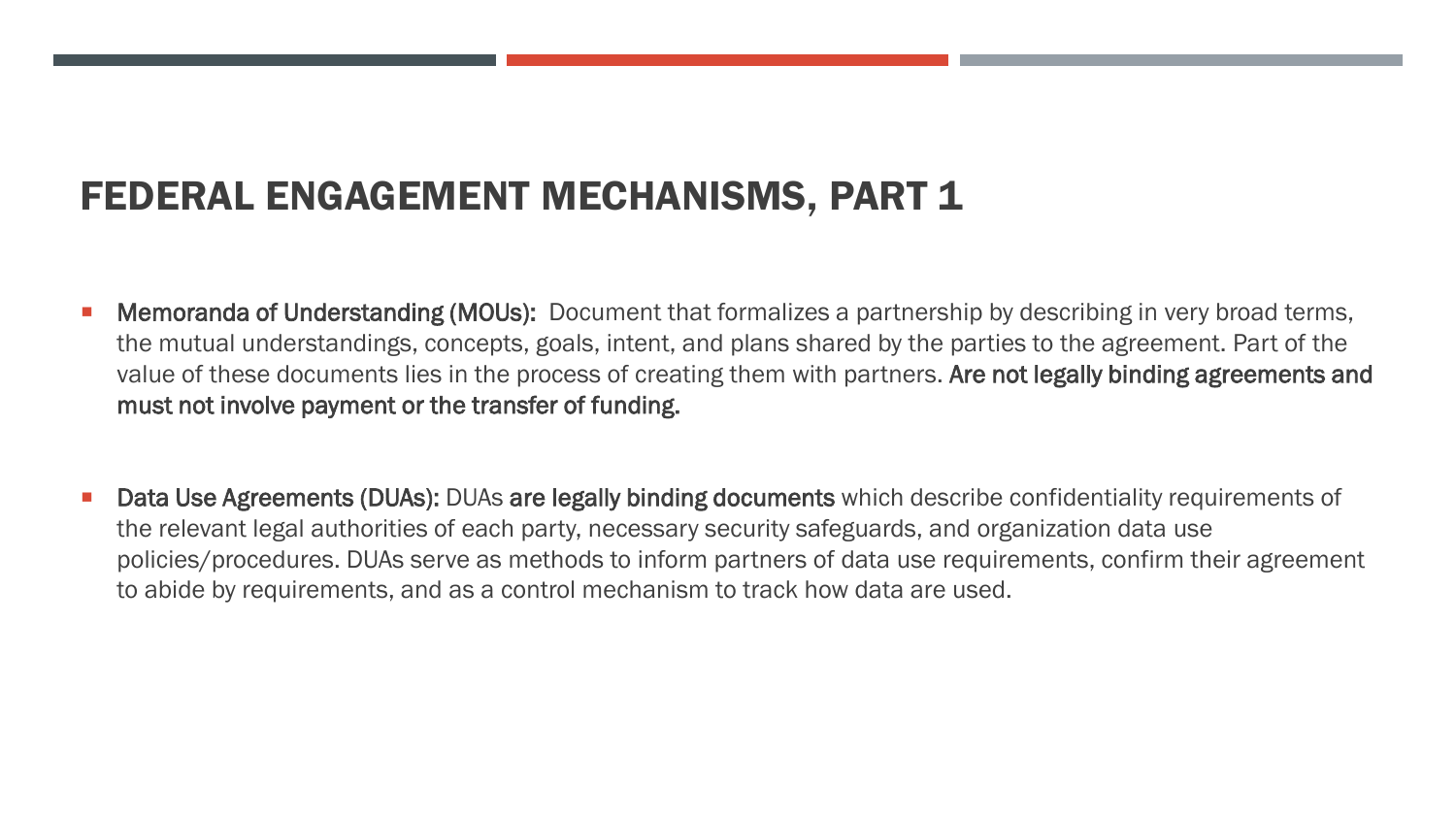# FEDERAL ENGAGEMENT MECHANISMS, PART 2

- Grants: Financial assistance mechanisms which transfer federal funds, resources, technical assistance, and/or expertise to affected communities in exchange for their contributions to improving public health.
- Cooperative Agreements (CoAgs): A specialized form of grant. Used when the awarding agency (i.e., CDC) anticipates substantial agency staff involvement in the project during the period of performance.
- Contracts: An acquisition mechanism to procure goods and services for the direct benefit of the Agency.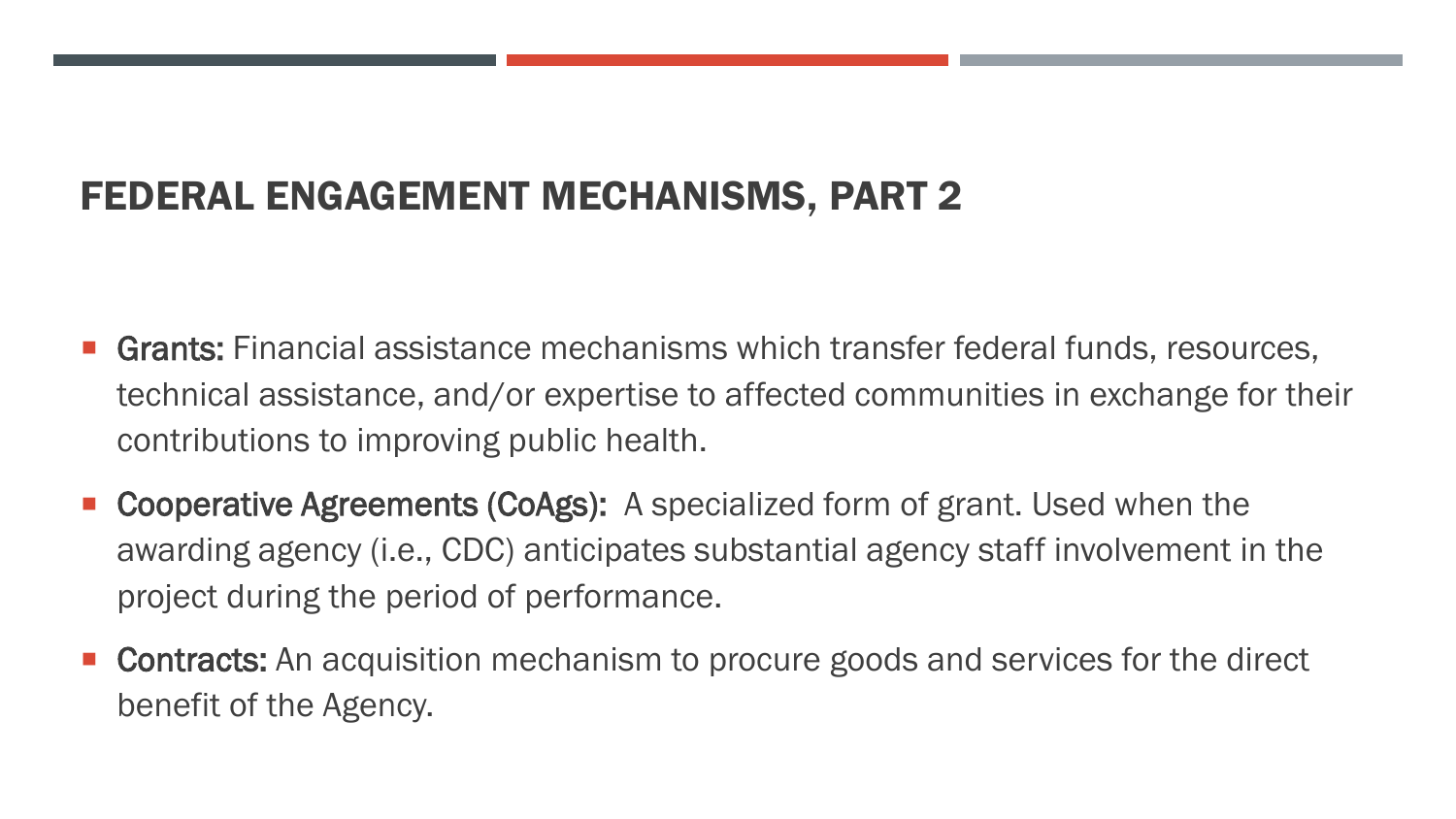### OUTSIDE FUNDS: CDC FOUNDATION AND GIFTS

- Creates partnerships between CDC and private entities to support projects that facilitate the agency's public health work. CDC and HHS policy allow CDC employees to propose project ideas to CDCF and cultivate partnerships around program opportunities.
- CDCF looks for potential donors and/or collaborating partners who are interested in working on project ideas proposed by CDC staff. CDCF fields project ideas from private entities to see if they are in line with CDC's mission.
- CDC and CDCF screen all potential partners through a rigorous ethics review process for any conflicts of interest or history of past misconduct.
- Examples of conditions where gifts cannot be accepted: tobacco industry, gifts offered to secure an implied or direct endorsement from CDC/HHS, donors who express an expectation of receiving a future benefit, such as a contract award from CDC.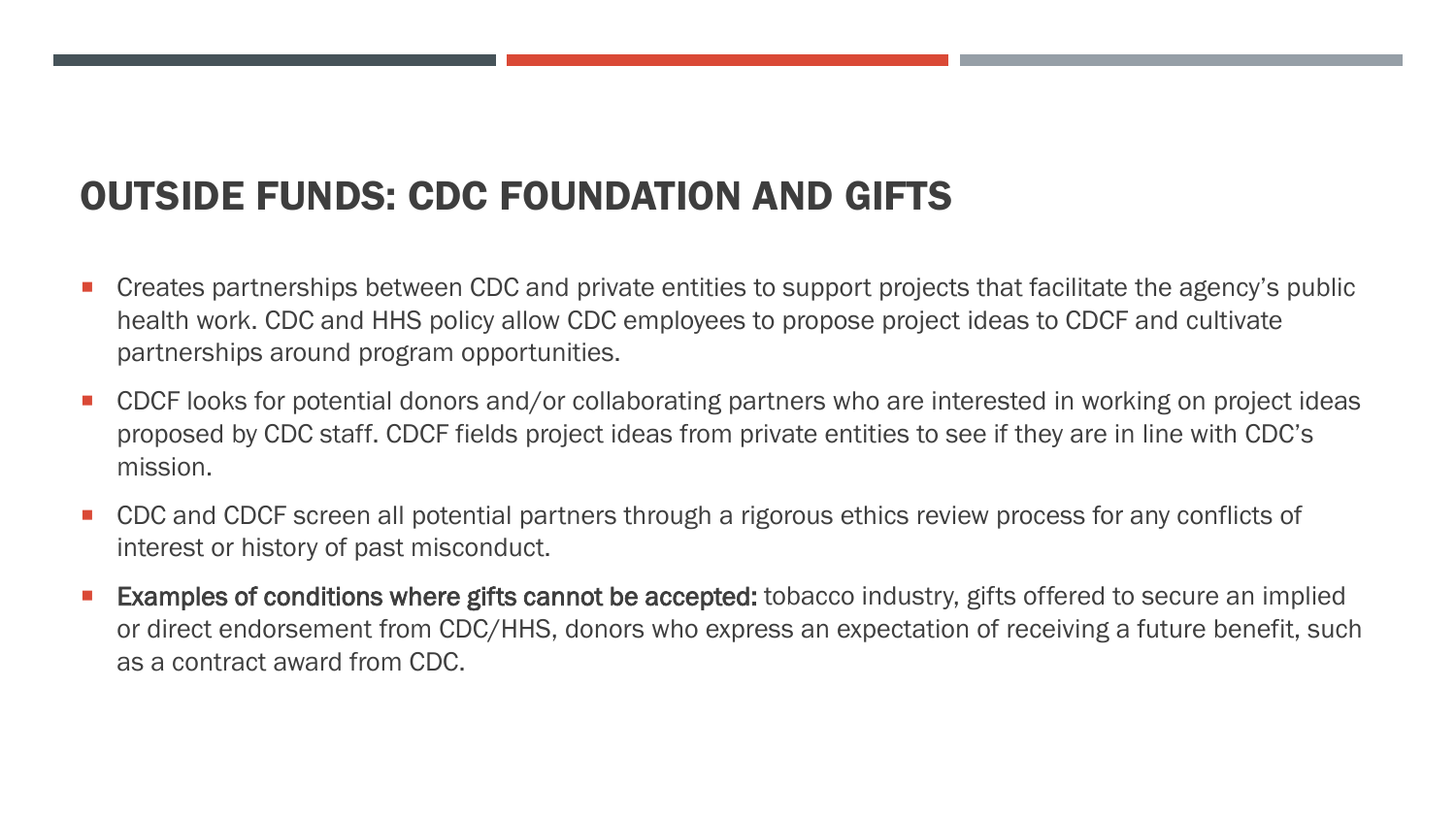# LAWS AND STATUTES WHICH SHAPE FEDERAL PARTNERSHIPS

- Federal Advisory Committee Act (FACA): Regulates and establishes oversight of committees or related external groups which advise the federal government.
- Paperwork Reduction Act (PRA): Intended to avoid burdening the public with unnecessary requests for information. Info intended to be collected or sponsored by the federal government must be approved by the White House Office of Budget and Management.
- Anti-Lobbying Act (18 U.S.C. 1913) and Byrd Anti-Lobbying Amendment (31 U.S.C. 1352): Prohibition against lobbying government officials using appropriated moneys.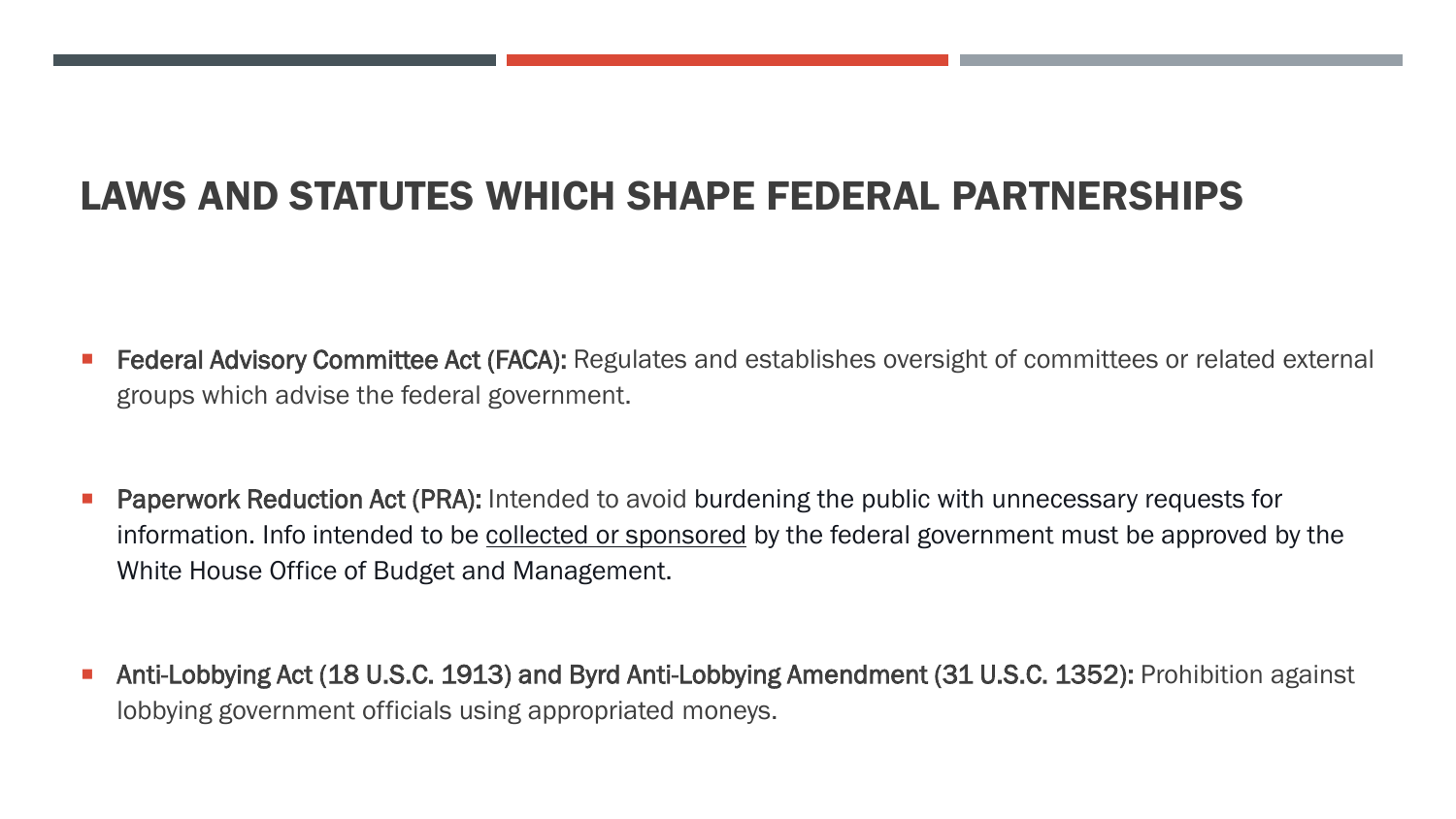# FACA: FORMAL ADVICE AND RECOMMENDATIONS TO THE EXECUTIVE BRANCH

- FACs are developed when there is an essential need for deliberative, formal advice from a group of experts outside of the federal government. Examples:
	- **Advisory Committee on Immunization Practices:** Writes recommendations on the use of vaccines to the CDC director
	- **United States Preventive Services Task Force:** Insurance companies must cover preventive services graded highly by the USPSTF, with no additional charge to patients.
- Groups assembled to provide individual advice as opposed to collective or consensus advice are not subject to FACA. Examples:
	- **T** Town hall meetings, forums, or roundtables assembled to exchange facts, information, or views.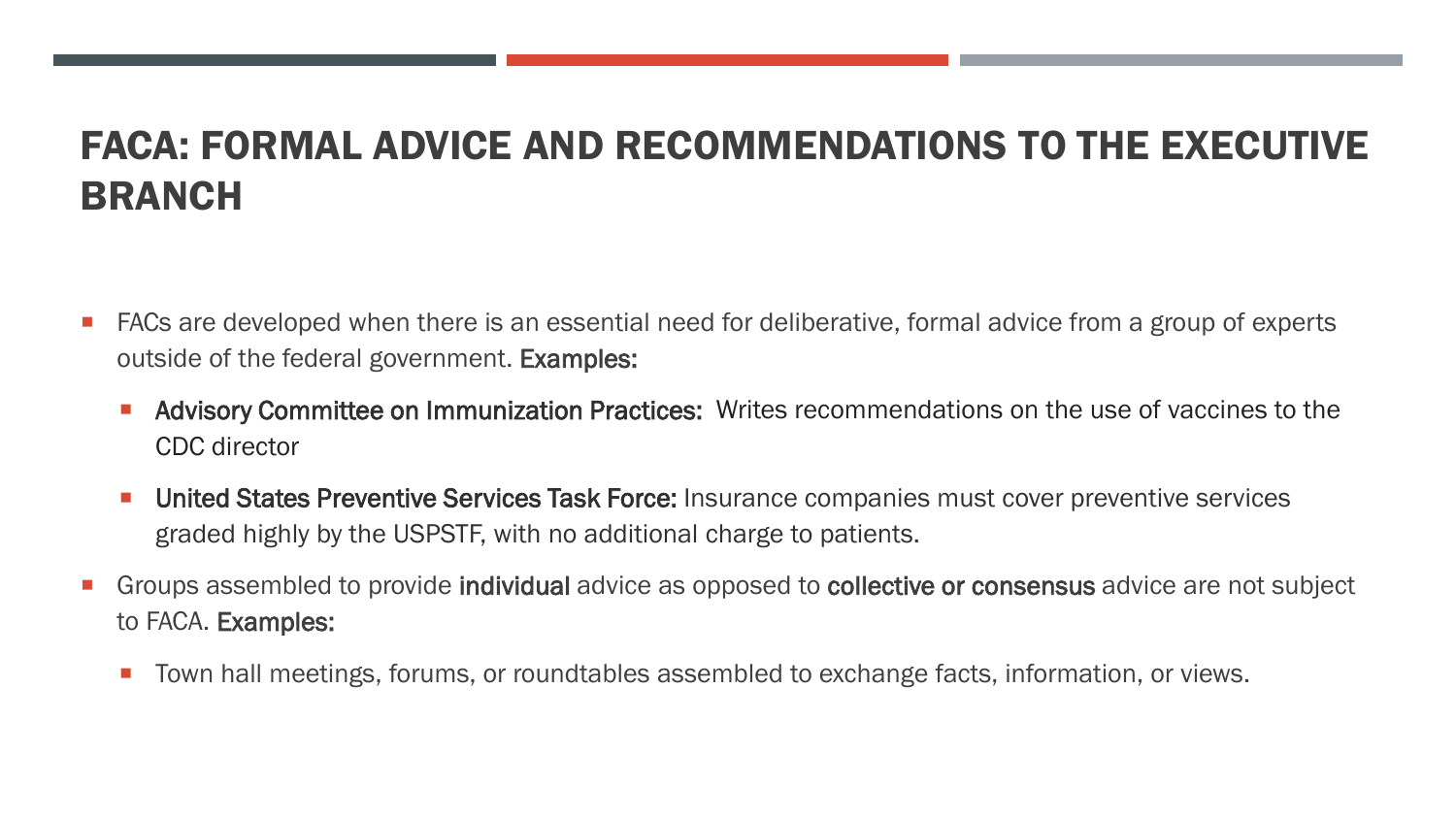# FACA SCENARIO

A CDC program administrator wants to meet with directors of clinics who specialize treatment of ME/CFS and other post-infectious diseases, in order to learn more about barriers to care (financial, educational, available staff, etc.). The CDC administrator's goal is gaining experiential and anecdotal information from each director on challenges faced by clinics, how the clinic met challenges, and the successes or failures of approaches. Attendees may or may not change from session to session. The specific agenda subjects will likely change and may be set in advance or be free form. No collective advice or recommendations resulting from group deliberation or interaction is expected or will be solicited.

#### FACA regulation does not apply because:

 The intent is to obtain information or viewpoints from individual attendees as opposed to advice or recommendations from the group acting in a collective mode.

#### FACA compliance could become an issue if:

- Rather than seeking information on individual clinic experiences, the administrator created a fixed committee of clinic directors who met regularly to interact, deliberate, and advise the administrator on agency actions.
- The more static the group composition, (the same attendees at each meeting) the more likely an issue of FACA's applicability will arise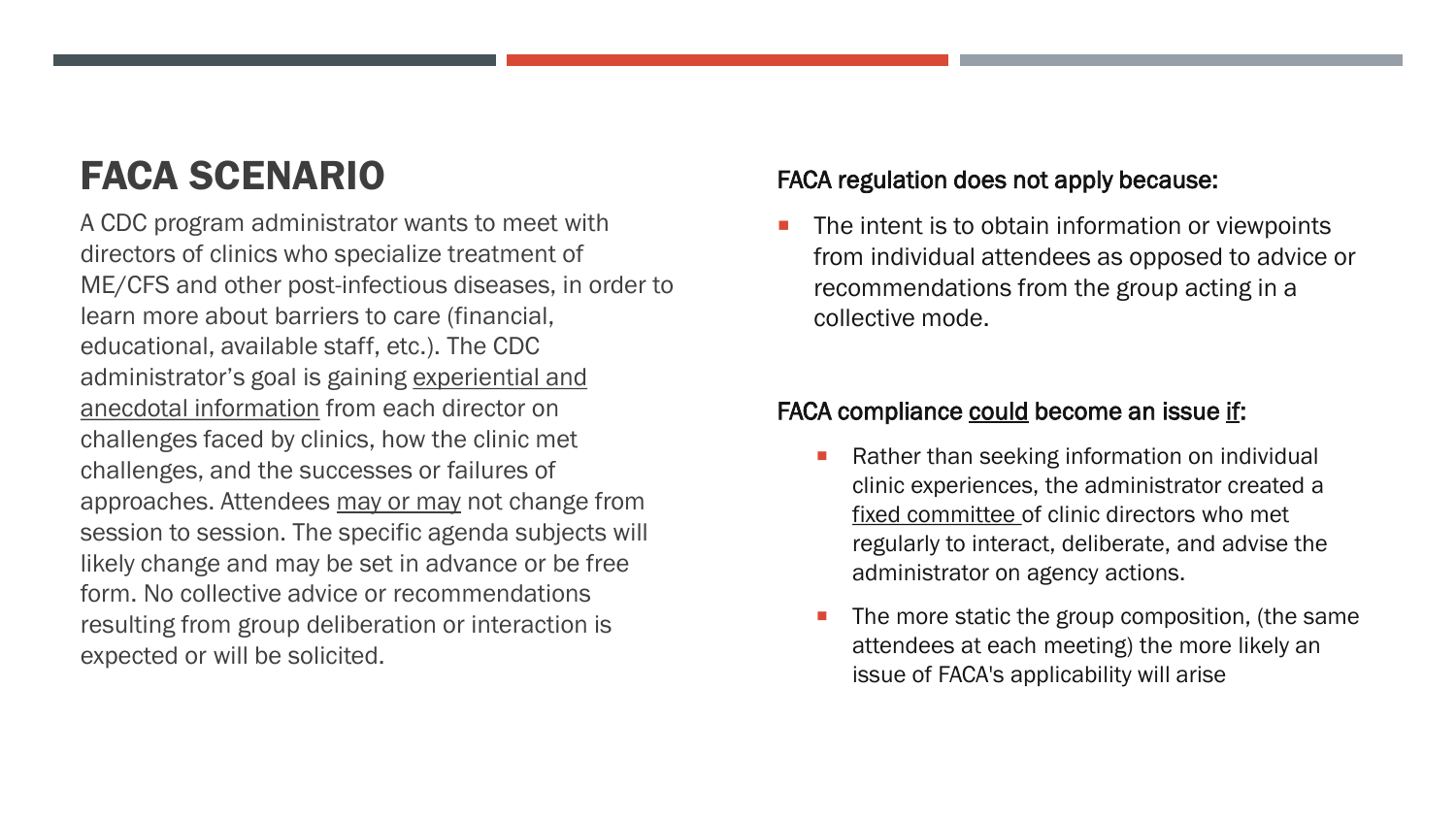# PAPERWORK REDUCTION ACT (PRA): COLLECTING DATA TAKES TIME

- Clearance process can take several months (even on project eventually determined to be exempt), as it passes through several layers of agency (CDC) and department (HHS) review before reaching OMB.
- What defines sponsorship? *Generally,* an agency is sponsoring data collection if they:
	- Require another organization to collect the data, or
	- Develop a contract with another entity to collect the data.
	- **However**, there are exceptions to this rule of thumb. Bottom line is that federal data collection requires planning and deliberation before approval.
- Notable exemptions: Facts or opinions obtained through direct observation, submitted in response to general solicitations of comments from the public (e.g. Federal Register), obtained or solicited at or in connection with public hearings or meetings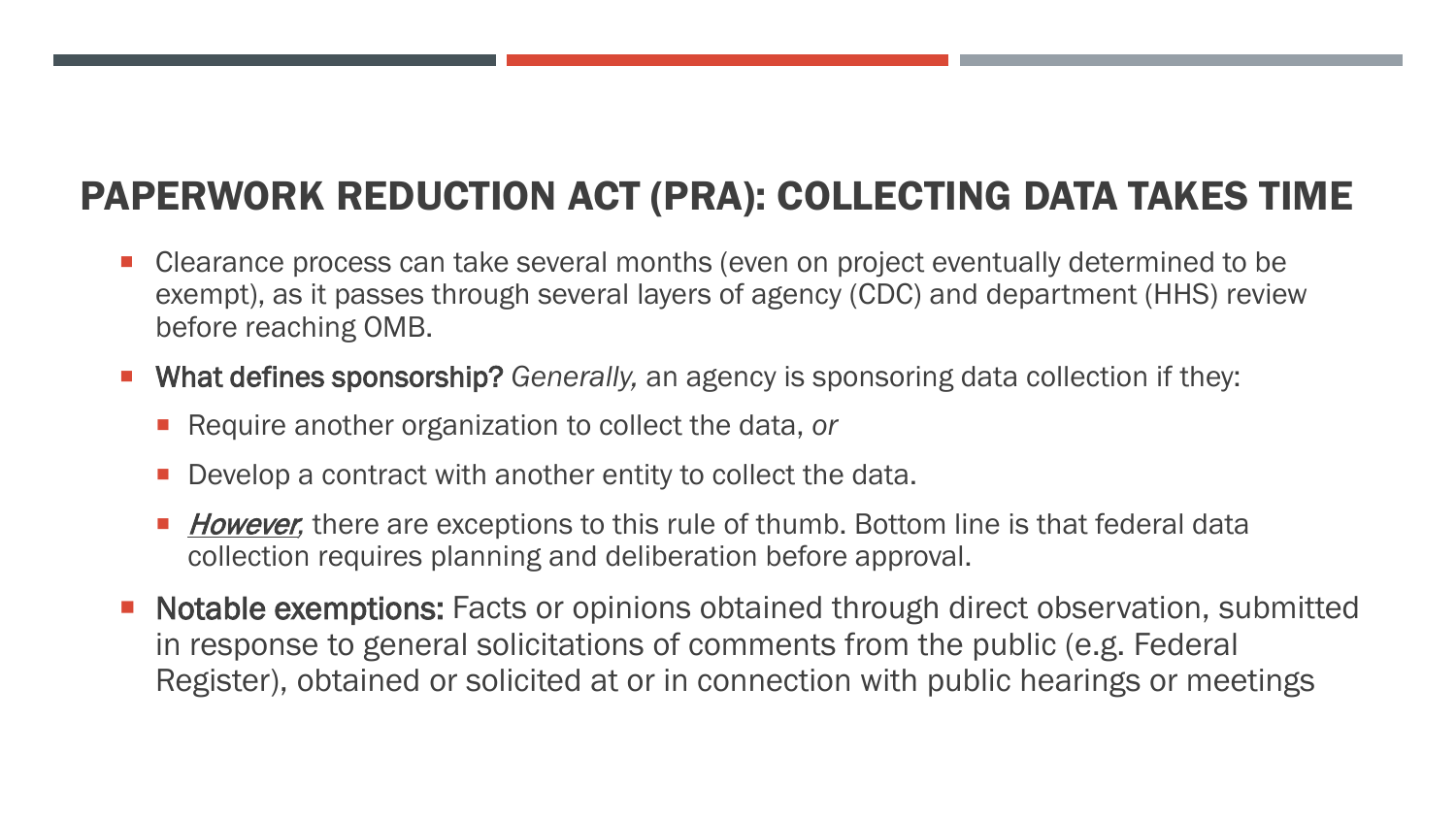### LOBBYING VERSUS INFORMING

**A Lobbying definition:** contacting or encouraging others to contact a member of Congress, a jurisdiction, or an official of any government (Federal, state or local) in an attempt to influence the enactment or modification of legislation or other specified activities, such as the award or extension of a contract or financial assistance agreement. Lobbying is not permissible with appropriated funds.

#### To support Administration or Agency positions, federal staff may communicate to inform:

- Members of Congress and their staff
- The public through published writing (website, social media, speeches, etc.)
- Individual members of the public, as long as communications are not part of a grassroots lobbying campaign.
- Byrd Amendment: extends prohibition of lobbying with appropriated monies to any person who applies for or receives a federal contract, grant, loan or cooperative agreement.
- CDC Policy AR-12: How CDC implements the Byrd Amendment. "CDC funds given to award recipients cannot be used to grass-roots lobby, or to encourage members of the public to contact their elected representatives at the federal, state, or local levels to urge support of, or opposition to, proposed or pending legislative proposals."